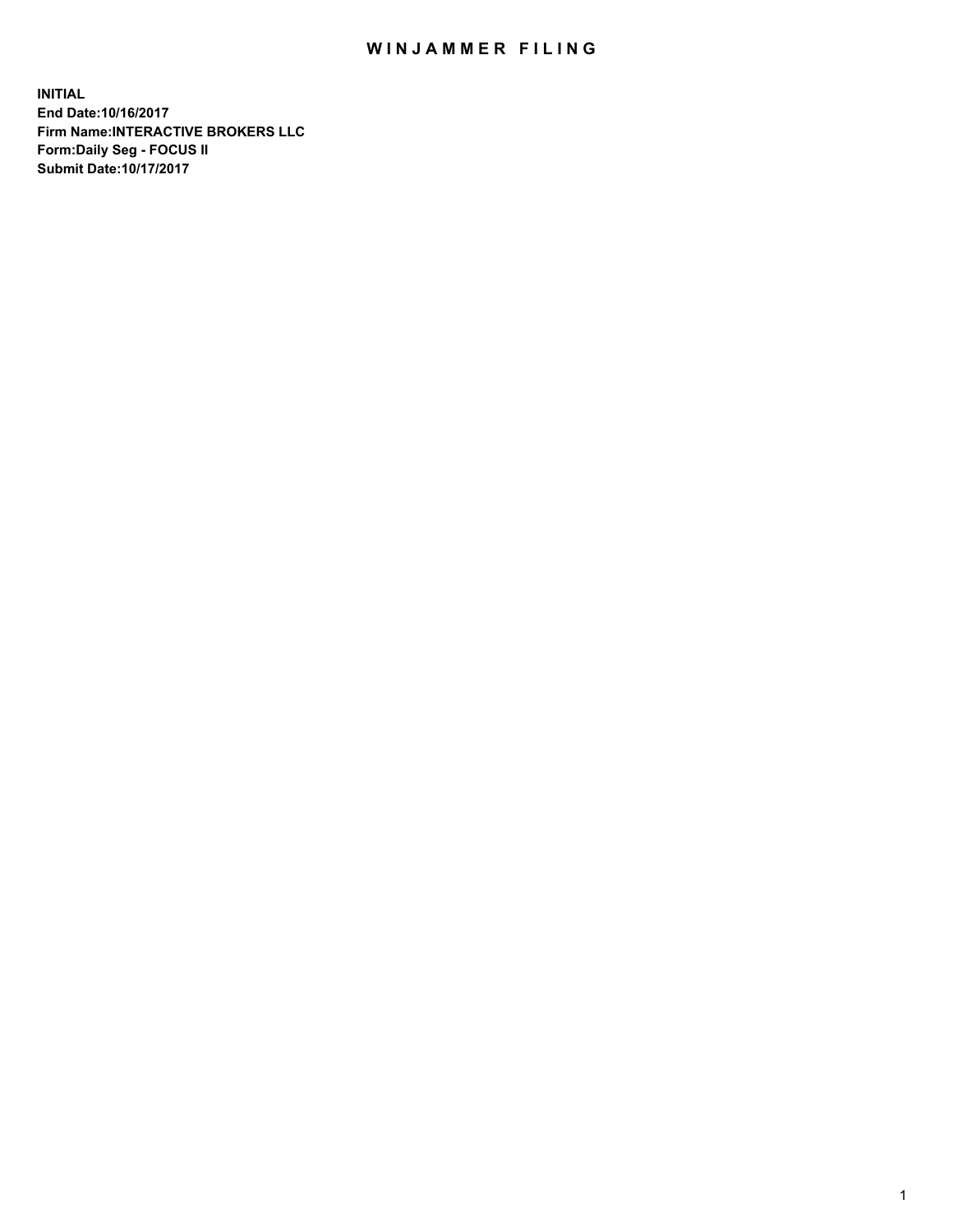## **INITIAL End Date:10/16/2017 Firm Name:INTERACTIVE BROKERS LLC Form:Daily Seg - FOCUS II Submit Date:10/17/2017 Daily Segregation - Cover Page**

| Name of Company<br><b>Contact Name</b><br><b>Contact Phone Number</b><br><b>Contact Email Address</b>                                                                                                                                                                                                                          | <b>INTERACTIVE BROKERS LLC</b><br><b>James Menicucci</b><br>203-618-8085<br>jmenicucci@interactivebrokers.c<br>om |
|--------------------------------------------------------------------------------------------------------------------------------------------------------------------------------------------------------------------------------------------------------------------------------------------------------------------------------|-------------------------------------------------------------------------------------------------------------------|
| FCM's Customer Segregated Funds Residual Interest Target (choose one):<br>a. Minimum dollar amount: ; or<br>b. Minimum percentage of customer segregated funds required:%; or<br>c. Dollar amount range between: and; or<br>d. Percentage range of customer segregated funds required between:% and%.                          | $\overline{\mathbf{0}}$<br>0<br>155,000,000 245,000,000<br>0 <sub>0</sub>                                         |
| FCM's Customer Secured Amount Funds Residual Interest Target (choose one):<br>a. Minimum dollar amount: ; or<br>b. Minimum percentage of customer secured funds required:%; or<br>c. Dollar amount range between: and; or<br>d. Percentage range of customer secured funds required between: % and %.                          | $\overline{\mathbf{0}}$<br>0<br>80,000,000 120,000,000<br>0 <sub>0</sub>                                          |
| FCM's Cleared Swaps Customer Collateral Residual Interest Target (choose one):<br>a. Minimum dollar amount: ; or<br>b. Minimum percentage of cleared swaps customer collateral required:% ; or<br>c. Dollar amount range between: and; or<br>d. Percentage range of cleared swaps customer collateral required between:% and%. | $\overline{\mathbf{0}}$<br>$\overline{\mathbf{0}}$<br>0 <sub>0</sub><br><u>00</u>                                 |

Attach supporting documents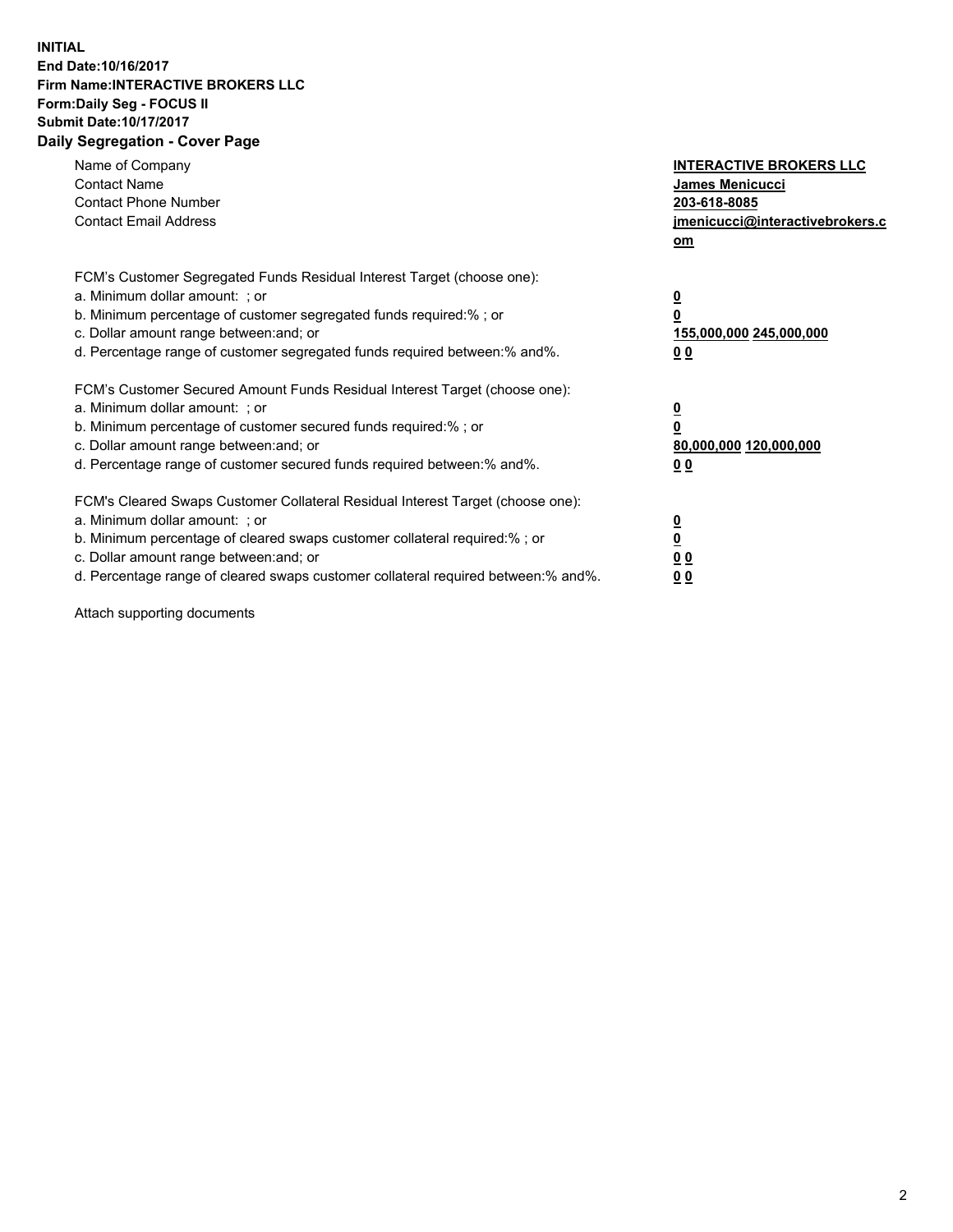## **INITIAL End Date:10/16/2017 Firm Name:INTERACTIVE BROKERS LLC Form:Daily Seg - FOCUS II Submit Date:10/17/2017 Daily Segregation - Secured Amounts**

|                | Daily Segregation - Secured Amounts                                                         |                                  |
|----------------|---------------------------------------------------------------------------------------------|----------------------------------|
|                | Foreign Futures and Foreign Options Secured Amounts                                         |                                  |
|                | Amount required to be set aside pursuant to law, rule or regulation of a foreign            | $0$ [7305]                       |
|                | government or a rule of a self-regulatory organization authorized thereunder                |                                  |
| 1.             | Net ledger balance - Foreign Futures and Foreign Option Trading - All Customers             |                                  |
|                | A. Cash                                                                                     | 406,319,817 [7315]               |
|                | B. Securities (at market)                                                                   | $0$ [7317]                       |
| 2.             | Net unrealized profit (loss) in open futures contracts traded on a foreign board of trade   | 11,250,844 [7325]                |
| 3.             | Exchange traded options                                                                     |                                  |
|                | a. Market value of open option contracts purchased on a foreign board of trade              | 28,013 [7335]                    |
|                | b. Market value of open contracts granted (sold) on a foreign board of trade                | -21,529 [7337]                   |
| 4.             | Net equity (deficit) (add lines 1.2. and 3.)                                                | 417,577,145 [7345]               |
| 5.             | Account liquidating to a deficit and account with a debit balances - gross amount           | 4,740 [7351]                     |
|                | Less: amount offset by customer owned securities                                            | 0 [7352] 4,740 [7354]            |
| 6.             | Amount required to be set aside as the secured amount - Net Liquidating Equity              | 417,581,885 [7355]               |
|                | Method (add lines 4 and 5)                                                                  |                                  |
| 7.             | Greater of amount required to be set aside pursuant to foreign jurisdiction (above) or line | 417,581,885 [7360]               |
|                | 6.                                                                                          |                                  |
|                | FUNDS DEPOSITED IN SEPARATE REGULATION 30.7 ACCOUNTS                                        |                                  |
| $\mathbf{1}$ . | Cash in banks                                                                               |                                  |
|                | A. Banks located in the United States                                                       | 114,138,224 [7500]               |
|                | B. Other banks qualified under Regulation 30.7                                              | 0 [7520] 114,138,224 [7530]      |
| 2.             | Securities                                                                                  |                                  |
|                | A. In safekeeping with banks located in the United States                                   | 343,634,625 [7540]               |
|                | B. In safekeeping with other banks qualified under Regulation 30.7                          | 0 [7560] 343,634,625 [7570]      |
| 3.             | Equities with registered futures commission merchants                                       |                                  |
|                | A. Cash                                                                                     | $0$ [7580]                       |
|                | <b>B.</b> Securities                                                                        | $0$ [7590]                       |
|                | C. Unrealized gain (loss) on open futures contracts                                         | $0$ [7600]                       |
|                | D. Value of long option contracts                                                           | $0$ [7610]                       |
|                | E. Value of short option contracts                                                          | 0 [7615] 0 [7620]                |
| 4.             | Amounts held by clearing organizations of foreign boards of trade                           |                                  |
|                | A. Cash                                                                                     | $0$ [7640]                       |
|                | <b>B.</b> Securities                                                                        | $0$ [7650]                       |
|                | C. Amount due to (from) clearing organization - daily variation                             | $0$ [7660]                       |
|                | D. Value of long option contracts                                                           | $0$ [7670]                       |
|                | E. Value of short option contracts                                                          | 0 [7675] 0 [7680]                |
| 5.             | Amounts held by members of foreign boards of trade                                          |                                  |
|                | A. Cash                                                                                     | 76,899,774 [7700]                |
|                | <b>B.</b> Securities                                                                        | $0$ [7710]                       |
|                | C. Unrealized gain (loss) on open futures contracts                                         | 4,264,158 [7720]                 |
|                | D. Value of long option contracts                                                           | 28,013 [7730]                    |
|                | E. Value of short option contracts                                                          | -21,529 [7735] 81,170,416 [7740] |
| 6.             | Amounts with other depositories designated by a foreign board of trade                      | 0 [7760]                         |
| 7.             | Segregated funds on hand                                                                    | $0$ [7765]                       |
| 8.             | Total funds in separate section 30.7 accounts                                               | 538,943,265 [7770]               |
| 9.             | Excess (deficiency) Set Aside for Secured Amount (subtract line 7 Secured Statement         | 121,361,380 [7380]               |
|                | Page 1 from Line 8)                                                                         |                                  |
| 10.            | Management Target Amount for Excess funds in separate section 30.7 accounts                 | 80,000,000 [7780]                |
| 11.            | Excess (deficiency) funds in separate 30.7 accounts over (under) Management Target          | 41,361,380 [7785]                |
|                |                                                                                             |                                  |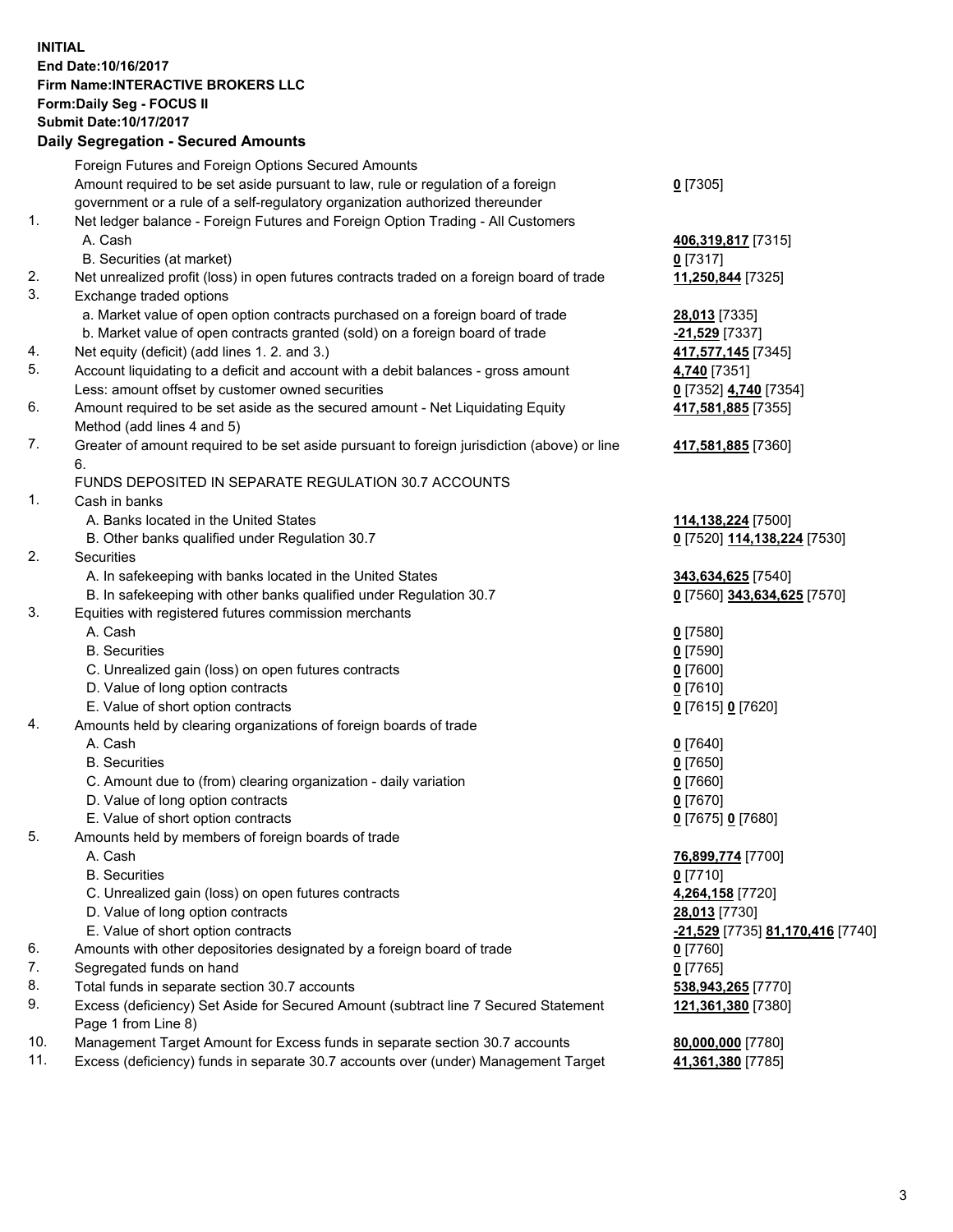**INITIAL End Date:10/16/2017 Firm Name:INTERACTIVE BROKERS LLC Form:Daily Seg - FOCUS II Submit Date:10/17/2017 Daily Segregation - Segregation Statement** SEGREGATION REQUIREMENTS(Section 4d(2) of the CEAct) 1. Net ledger balance A. Cash **4,592,616,728** [7010] B. Securities (at market) **0** [7020] 2. Net unrealized profit (loss) in open futures contracts traded on a contract market **-77,824,747** [7030] 3. Exchange traded options A. Add market value of open option contracts purchased on a contract market **110,415,069** [7032] B. Deduct market value of open option contracts granted (sold) on a contract market **-218,351,225** [7033] 4. Net equity (deficit) (add lines 1, 2 and 3) **4,406,855,825** [7040] 5. Accounts liquidating to a deficit and accounts with debit balances - gross amount **211,842** [7045] Less: amount offset by customer securities **0** [7047] **211,842** [7050] 6. Amount required to be segregated (add lines 4 and 5) **4,407,067,667** [7060] FUNDS IN SEGREGATED ACCOUNTS 7. Deposited in segregated funds bank accounts A. Cash **1,175,113,082** [7070] B. Securities representing investments of customers' funds (at market) **2,333,767,475** [7080] C. Securities held for particular customers or option customers in lieu of cash (at market) **0** [7090] 8. Margins on deposit with derivatives clearing organizations of contract markets A. Cash **17,829,487** [7100] B. Securities representing investments of customers' funds (at market) **1,334,144,948** [7110] C. Securities held for particular customers or option customers in lieu of cash (at market) **0** [7120] 9. Net settlement from (to) derivatives clearing organizations of contract markets **-9,405,856** [7130] 10. Exchange traded options A. Value of open long option contracts **110,375,384** [7132] B. Value of open short option contracts **-218,324,938** [7133] 11. Net equities with other FCMs A. Net liquidating equity **0** [7140] B. Securities representing investments of customers' funds (at market) **0** [7160] C. Securities held for particular customers or option customers in lieu of cash (at market) **0** [7170] 12. Segregated funds on hand **0** [7150] 13. Total amount in segregation (add lines 7 through 12) **4,743,499,582** [7180] 14. Excess (deficiency) funds in segregation (subtract line 6 from line 13) **336,431,915** [7190] 15. Management Target Amount for Excess funds in segregation **155,000,000** [7194] 16. Excess (deficiency) funds in segregation over (under) Management Target Amount Excess **181,431,915** [7198]